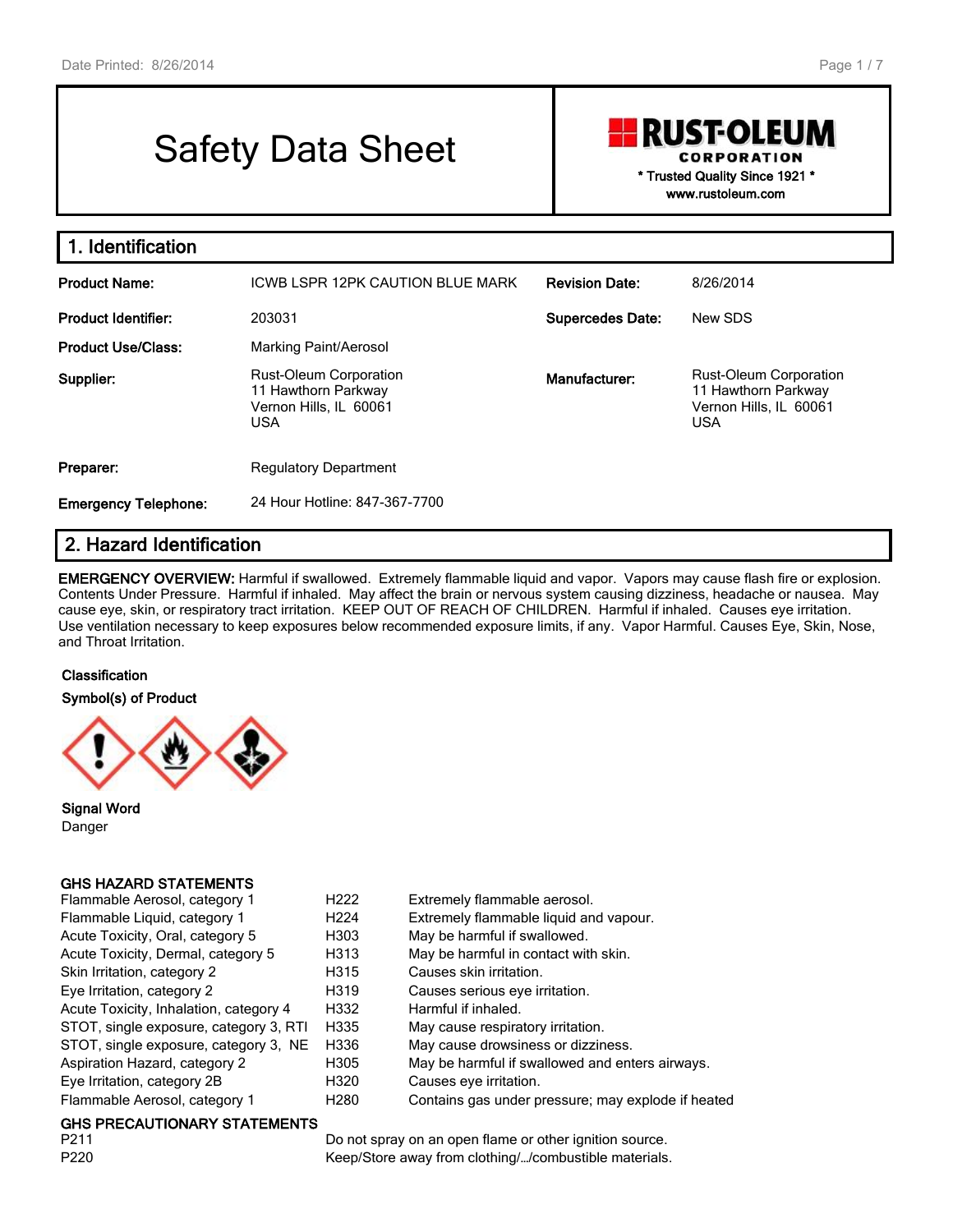| P235             | Keep cool.                                                                                                                          |
|------------------|-------------------------------------------------------------------------------------------------------------------------------------|
| P <sub>251</sub> | Pressurized container: Do not pierce or burn, even after use.                                                                       |
| P375             | Fight fire remotely due to the risk of explosion.                                                                                   |
| P <sub>102</sub> | Keep out of reach of children.                                                                                                      |
| P <sub>103</sub> | Read label before use.                                                                                                              |
| P202             | Do not handle until all safety precautions have been read and understood.                                                           |
| P234             | Keep only in original container.                                                                                                    |
| P <sub>260</sub> | Do not breathe dust/fume/gas/mist/vapours/spray.                                                                                    |
| P261             | Avoid breathing dust/fume/gas/mist/vapours/spray.                                                                                   |
| P262             | Do not get in eyes, on skin, or on clothing.                                                                                        |
| P264             | Wash  thoroughly after handling.                                                                                                    |
| P270             | Do not eat, drink or smoke when using this product.                                                                                 |
| P271             | Use only outdoors or in a well-ventilated area.                                                                                     |
| P273             | Avoid release to the environment.                                                                                                   |
| P280             | Wear protective gloves/protective clothing/eye protection/face protection.                                                          |
| P <sub>281</sub> | Use personal protective equipment as required.                                                                                      |
| P <sub>285</sub> | In case of inadequate ventilation wear respiratory protection.                                                                      |
| P312             | Call a POISON CENTER or doctor/physician if you feel unwell.                                                                        |
| P351             | Rinse cautiously with water for several minutes.                                                                                    |
| P374             | Fight fire with normal precautions from a reasonable distance.                                                                      |
| P402             | Store in a dry place.                                                                                                               |
| P <sub>210</sub> | Keep away from heat/sparks/open flames/hot surfaces. - No smoking.                                                                  |
| P410+P412        | Protect from sunlight. Do no expose to temperatures exceeding 50°C/ 122°F.                                                          |
| P240             | Ground/bond container and receiving equipment.                                                                                      |
| P241             | Use explosion-proof electrical/ventilating/lighting// equipment.                                                                    |
| P242             | Use only non-sparking tools.                                                                                                        |
| P243             | Take precautionary measures against static discharge.                                                                               |
| P303+P361+P353   | IF ON SKIN (or hair): Remove/Take off immediately all contaminated clothing. Rinse skin<br>with water/shower.                       |
| P370+P378        | In case of fire: Use  for extinction.                                                                                               |
| P403+P235        | Store in a well-ventilated place. Keep cool.                                                                                        |
| P501             | Dispose of contents/container to                                                                                                    |
| P321             | Specific treatment (see  on this label).                                                                                            |
| P352             | Wash with plenty of soap and water.                                                                                                 |
| P362             | Take off contaminated clothing and wash before reuse.                                                                               |
| P332+P313        | If skin irritation occurs: Get medical advice/attention.                                                                            |
| P305+P351+P338   | IF IN EYES: Rinse cautiously with water for several minutes. Remove contact lenses, if<br>present and easy to do. Continue rinsing. |
| P337+P313        | If eye irritation persists: Get medical advice/attention.                                                                           |
| P304+P340        | IF INHALED: Remove victim to fresh air and keep at rest in a position comfortable for<br>breathing.                                 |
| P405             | Store locked up.                                                                                                                    |
| P403+P233        | Store in a well-ventilated place. Keep container tightly closed.                                                                    |
| P302+P350        | IF ON SKIN: Gently wash with plenty of soap and water.                                                                              |

# **3. Composition/Information On Ingredients**

# **HAZARDOUS SUBSTANCES**

| <b>Chemical Name</b>    | CAS-No.    | <u>Wt.%</u><br><b>Range</b> | <b>GHS Symbols</b> | <b>GHS Statements</b> |
|-------------------------|------------|-----------------------------|--------------------|-----------------------|
| Liquefied Petroleum Gas | 68476-86-8 | $10 - 25$                   |                    |                       |
| Acetone                 | 67-64-1    | $10 - 25$                   | GHS02              | H <sub>225</sub>      |
| Toluene                 | 108-88-3   | $2.5 - 10$                  | GHS02-GHS07        | H225-302-332          |
| Limestone               | 1317-65-3  | $2.5 - 10$                  |                    |                       |
| Xylene                  | 1330-20-7  | $2.5 - 10$                  | GHS02              | H <sub>226</sub>      |
| <b>Titanium Dioxide</b> | 1317-80-2  | $2.5 - 10$                  |                    |                       |
| Aliphatic Hydrocarbon   | 64742-89-8 | $1.0 - 2.5$                 |                    |                       |
| Talc                    | 14807-96-6 | $1.0 - 2.5$                 |                    |                       |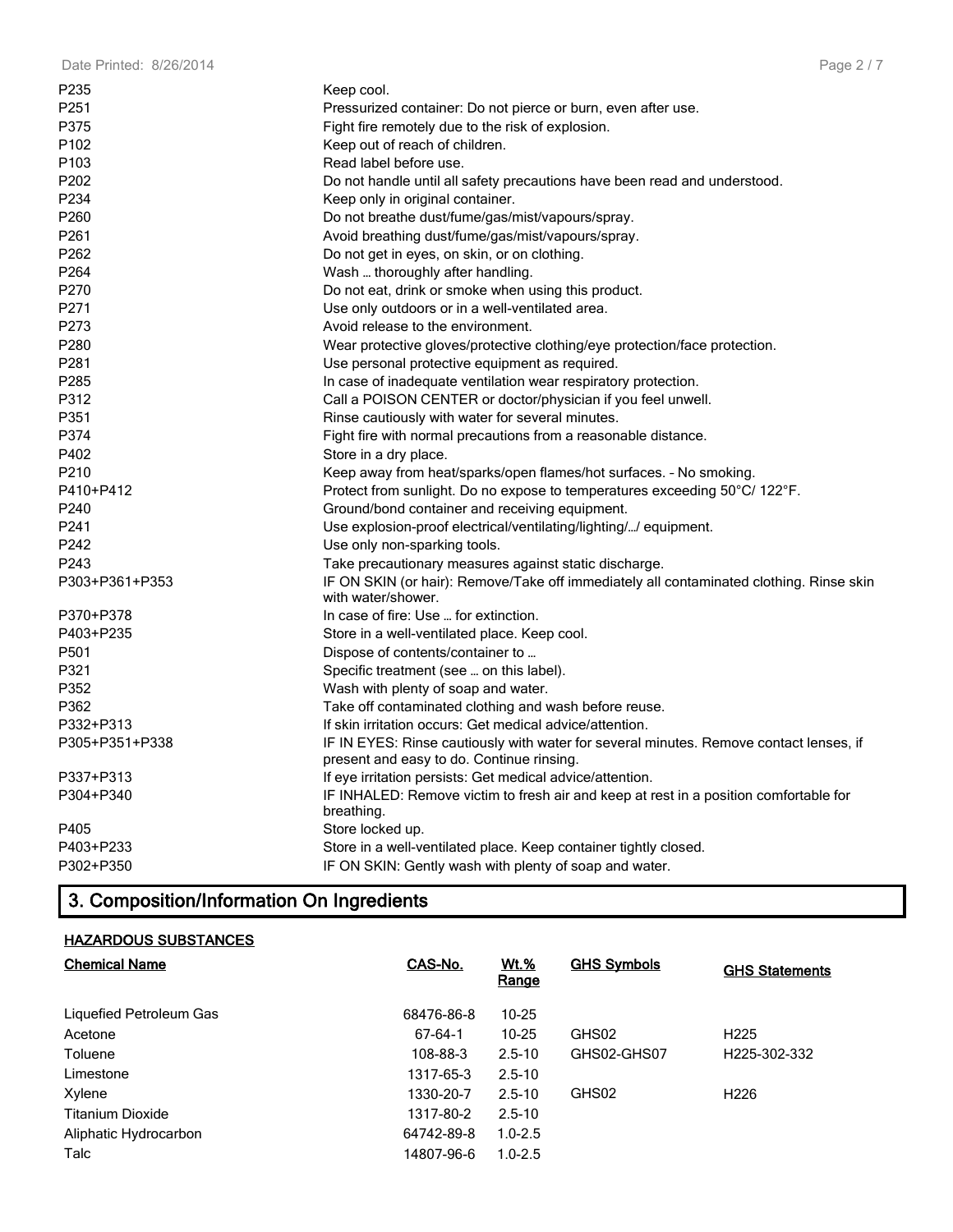| Naphtha, Petroleum, Hydrotreated Light | 64742-49-0         | $1.0 - 2.5$ |             |                       |
|----------------------------------------|--------------------|-------------|-------------|-----------------------|
| Ethylbenzene                           | 100-41-4           | $1.0 - 2.5$ | GHS02-GHS07 | H <sub>225</sub> -332 |
| Titanium Dioxide                       | 13463-67-7 0.1-1.0 |             |             |                       |

The text for GHS Hazard Statements shown above (if any) is given in the "16. Other Information" section.

#### **4. First-aid Measures**

**FIRST AID - EYE CONTACT:** Immediately flush eyes with plenty of water for at least 15 minutes holding eyelids open. Get medical attention. Do NOT allow rubbing of eyes or keeping eyes closed.

**FIRST AID - SKIN CONTACT:** Wash skin with soap and water. Remove contaminated clothing. Get medical attention if irritation develops or persists.

**FIRST AID - INHALATION:** If you experience difficulty in breathing, leave the area to obtain fresh air. If continued difficulty is experienced, get medical assistance immediately. Remove to fresh air. If not breathing, give artificial respiration. If breathing is difficult, give oxygen. Get immediate medical attention. Do NOT use mouth-to-mouth resuscitation.

**FIRST AID - INGESTION:** Aspiration hazard: Do not induce vomiting or give anything by mouth because this material can enter the lungs and cause severe lung damage. Get immediate medical attention. If swallowed, get medical attention.

# **5. Fire-fighting Measures**

**EXTINGUISHING MEDIA:** Alcohol Film Forming Foam, Carbon Dioxide, Dry Chemical, Dry Sand, Water Fog

**UNUSUAL FIRE AND EXPLOSION HAZARDS:** FLASH POINT IS LESS THAN 20 °. F. - EXTREMELY FLAMMABLE LIQUID AND VAPOR!Water spray may be ineffective. Closed containers may explode when exposed to extreme heat. Vapors may form explosive mixtures with air. Vapors can travel to a source of ignition and flash back. Keep containers tightly closed. Isolate from heat, electrical equipment, sparks and open flame. Perforation of the pressurized container may cause bursting of the can. Closed containers may explode when exposed to extreme heat due to buildup of steam. No unusual fire or explosion hazards noted.

**SPECIAL FIREFIGHTING PROCEDURES:** Evacuate area and fight fire from a safe distance. Full protective equipment including self-contained breathing apparatus should be used. Water may be used to cool closed containers to prevent pressure buildup and possible autoignition or explosion. Use water spray to keep fire-exposed containers cool. Containers may explode when heated.

# **6. Accidental Release Measures**

**STEPS TO BE TAKEN IF MATERIAL IS RELEASED OR SPILLED:** Contain spilled liquid with sand or earth. DO NOT use combustible materials such as sawdust. Remove all sources of ignition, ventilate area and remove with inert absorbent and nonsparking tools. Dispose of according to local, state (provincial) and federal regulations. Do not incinerate closed containers. Isolate the hazard area and deny entry to unnecessary and unprotected personnel. Ventilate area, isolate spilled material, and remove with inert absorbent. Dispose of contaminated absorbent, container, and unused contents in accordance with local, state, and federal regulations.

# **7. Handling and Storage**

**HANDLING:** Wash thoroughly after handling. Wash hands before eating. Use only in a well-ventilated area. Follow all MSDS/label precautions even after container is emptied because it may retain product residues. Avoid breathing fumes, vapors, or mist. Remove contaminated clothing and launder before reuse. Use only with adequate ventilation. Avoid contact with eyes, skin and clothing.

**STORAGE:** Keep containers tightly closed. Isolate from heat, electrical equipment, sparks and open flame. Contents under pressure. Do not store above 120 ° F. Store large quantities in buildings designed and protected for storage of NFPA Class I flammable liquids. Contents under pressure. Do not expose to heat or store above 120 °F. Product should be stored in tightly sealed containers and protected from heat, moisture, and foreign materials. Store in a dry, well ventilated place. Keep container tightly closed when not in use. Keep away from heat, sparks, flame and sources of ignition. Avoid excess heat.

| <b>Chemical Name</b>    | CAS-No.    | Weight %<br>Less Than | <b>ACGIH TLV-</b><br><b>TWA</b> | <b>ACGIH TLV-</b><br><b>STEL</b> | <b>OSHA PEL-TWA</b>      | <b>OSHA PEL-</b><br><b>CEILING</b> |
|-------------------------|------------|-----------------------|---------------------------------|----------------------------------|--------------------------|------------------------------------|
| Liquefied Petroleum Gas | 68476-86-8 | 25.0                  | N.E.                            | N.E.                             | N.E.                     | N.E.                               |
| Acetone                 | 67-64-1    | 20.0                  | 500 ppm                         | 750 ppm                          | 1000 ppm                 | N.E.                               |
| Toluene                 | 108-88-3   | 10.0                  | 20 ppm                          | N.E.                             | $200$ ppm                | $300$ ppm                          |
| Limestone               | 1317-65-3  | 10.0                  | N.E.                            | N.E.                             | 15 mg/m3 [Total<br>Dustl | N.E.                               |
| Xvlene                  | 1330-20-7  | 5.0                   | $100$ ppm                       | $150$ ppm                        | $100$ ppm                | N.E.                               |
| Titanium Dioxide        | 1317-80-2  | 5.0                   | $10 \text{ mg/m}$               | N.E.                             | 15 mg/m3 (Total<br>Dust) | N.E.                               |

# **8. Exposure Controls/Personal Protection**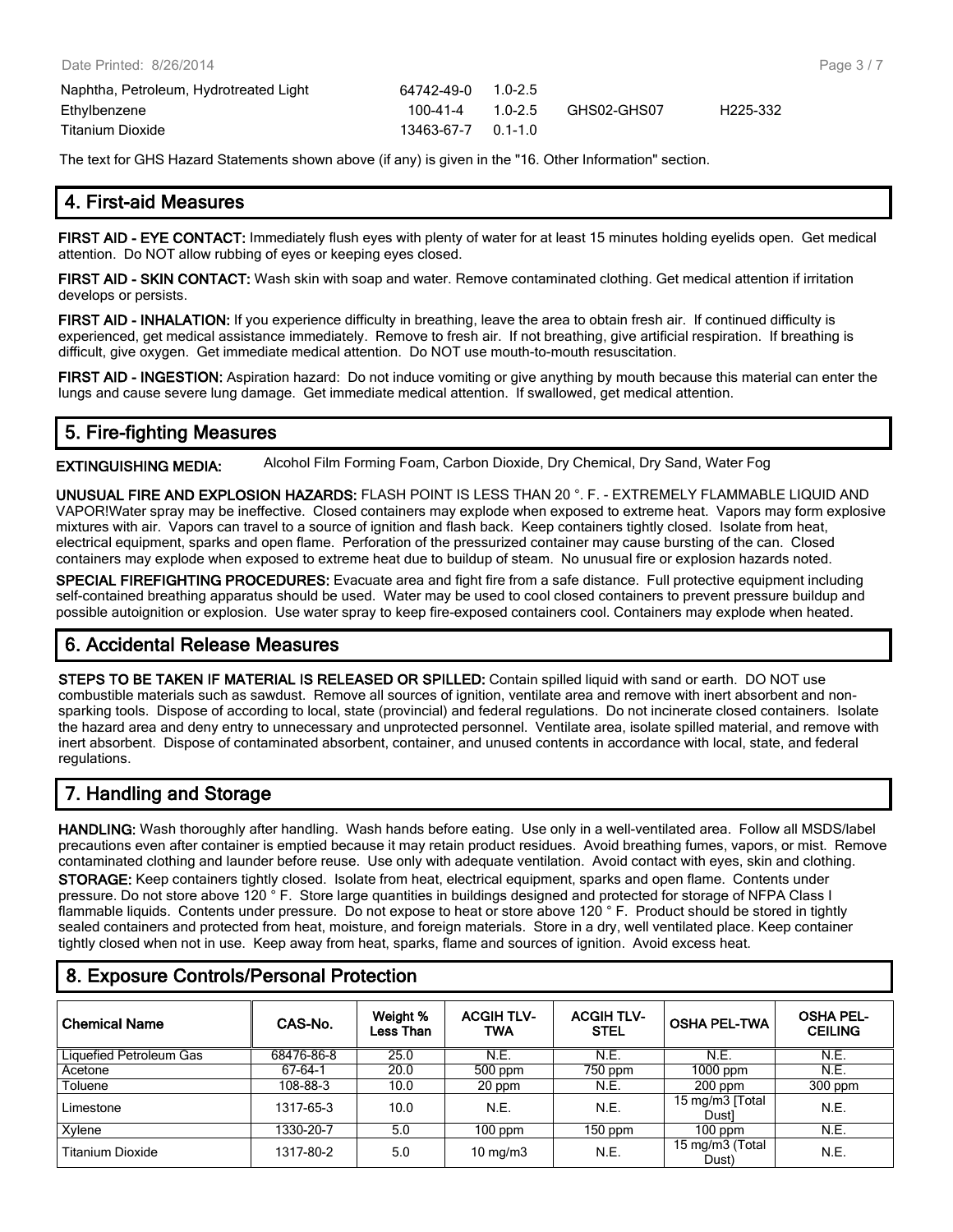| Aliphatic Hydrocarbon                            | 64742-89-8 | 5.0 | $100$ ppm            | N.E.      | $100$ ppm                          | N.E. |
|--------------------------------------------------|------------|-----|----------------------|-----------|------------------------------------|------|
| Talc                                             | 14807-96-6 | 5.0 | $2 \text{ mg/m}$     | N.E.      | $0.1 \text{ mg/m}$<br>[Respirable] | N.E. |
| Naphtha, Petroleum,<br><b>Hydrotreated Light</b> | 64742-49-0 | 5.0 | $200 \text{ mg/m}$ 3 | N.E.      | N.E.                               | N.E. |
| Ethylbenzene                                     | 100-41-4   | 5.0 | 20 ppm               | $125$ ppm | $100$ ppm                          | N.E. |
| Titanium Dioxide                                 | 13463-67-7 | 1.0 | $10 \text{ mg/m}$    | N.E.      | 15 mg/m3 [Total<br>Dustl           | N.E. |

#### **PERSONAL PROTECTION**

**ENGINEERING CONTROLS:** Use process enclosures, local exhaust ventilation, or other engineering controls to control airborne levels below recommended exposure limits. Use explosion-proof ventilation equipment. Prevent build-up of vapors by opening all doors and windows to achieve cross-ventilation. Provide general dilution of local exhaust ventilation in volume and pattern to keep TLV of hazardous ingredients below acceptable limits.

**RESPIRATORY PROTECTION:** A respiratory protection program that meets OSHA 1910.134 and ANSI Z88.2 requirements must be followed whenever workplace conditions warrant a respirator's use. A NIOSH/MSHA approved air purifying respirator with organic vapor cartridge or canister may be permissible under certain circumstances where airborne concentrations are expected to exceed exposure limits.

**SKIN PROTECTION:** Use impervious gloves to prevent skin contact and absorption of this material through the skin. Nitrile or Neoprene gloves may afford adequate skin protection. Use gloves to prevent prolonged skin contact.

**EYE PROTECTION:** Use safety eyewear designed to protect against splash of liquids.

**OTHER PROTECTIVE EQUIPMENT:** Refer to safety supervisor or industrial hygienist for further information regarding personal protective equipment and its application. Refer to safety supervisor or industrial hygienist for further guidance regarding types of personal protective equipment and their applications.

**HYGIENIC PRACTICES:** Wash thoroughly with soap and water before eating, drinking or smoking. Remove contaminated clothing immediately and launder before reuse.

### **9. Physical and Chemical Properties**

| Appearance:                 | Aerosolized Mist           | <b>Physical State:</b>            | Liquid         |
|-----------------------------|----------------------------|-----------------------------------|----------------|
| Odor:                       | Mild                       | <b>Odor Threshold:</b>            | N.E.           |
| <b>Relative Density:</b>    | 0.843                      | pH:                               | N.D.           |
| Freeze Point, °C:           | ND.                        | <b>Viscosity:</b>                 | N.D.           |
| <b>Solubility in Water:</b> | Miscible                   | Partition Coefficient, n-octanol/ |                |
| Decompostion Temp., °C:     | No Information             | water:                            | No Information |
| Boiling Range, °C:          | $-34 - 500$                | Explosive Limits, vol%:           | $0.7 - 13.0$   |
| <b>Flammability:</b>        | <b>Supports Combustion</b> | Flash Point, °C:                  | $-105$         |
| <b>Evaporation Rate:</b>    | <b>Faster than Ether</b>   | Auto-ignition Temp., °C:          | No Information |
| <b>Vapor Density:</b>       | Heavier than Air           | Vapor Pressure:                   | ND             |

(See "Other information" Section for abbreviation legend)

# **10. Stability and Reactivity**

**CONDITIONS TO AVOID:** Avoid temperatures above 120 ° F. Avoid all possible sources of ignition. Avoid contact with strong acid and strong bases.

**INCOMPATIBILITY:** Incompatible with strong oxidizing agents, strong acids and strong alkalies.

**HAZARDOUS DECOMPOSITION:** By open flame, carbon monoxide and carbon dioxide. When heated to decomposition, it emits acrid smoke and irritating fumes. Contains solvents which may form carbon monoxide, carbon dioxide, and formaldehyde.

**HAZARDOUS POLYMERIZATION:** Will not occur under normal conditions.

**STABILITY:** This product is stable under normal storage conditions.

#### **11. Toxicological information**

**EFFECTS OF OVEREXPOSURE - EYE CONTACT:** Causes Serious Eye Irritation

**EFFECTS OF OVEREXPOSURE - SKIN CONTACT:** May be absorbed through the skin in harmful amounts. Substance may cause slight skin irritation. Prolonged or repeated contact may cause skin irritation. May cause skin irritation. Allergic reactions are possible.

**EFFECTS OF OVEREXPOSURE - INHALATION:** Harmful if inhaled. High gas, vapor, mist or dust concentrations may be harmful if inhaled. Avoid breathing fumes, spray, vapors, or mist. High vapor concentrations are irritating to the eyes, nose, throat and lungs.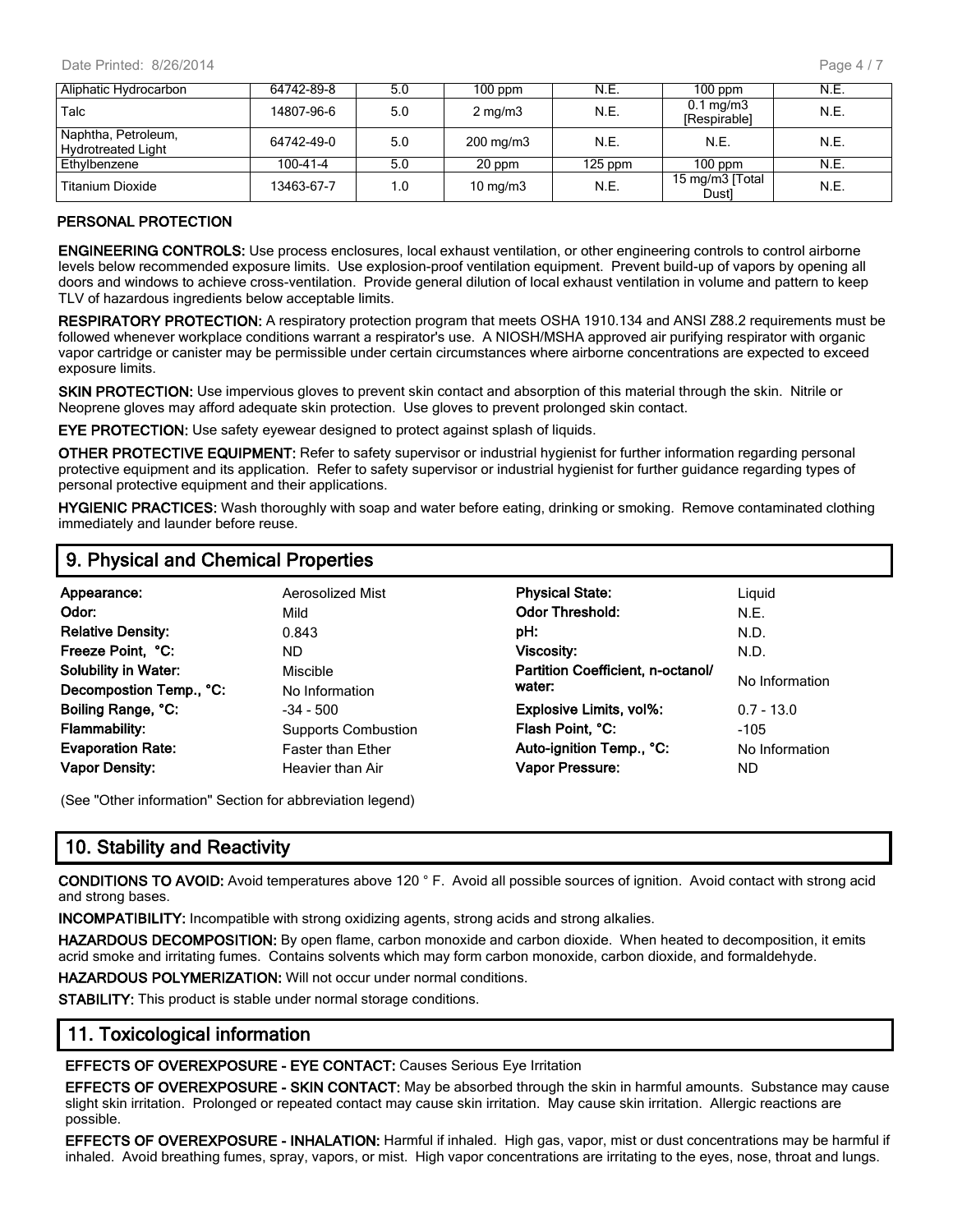Prolonged or excessive inhalation may cause respiratory tract irritation.

**EFFECTS OF OVEREXPOSURE - INGESTION:** Aspiration hazard if swallowed; can enter lungs and cause damage. Harmful if swallowed.

**EFFECTS OF OVEREXPOSURE - CHRONIC HAZARDS:** IARC lists Ethylbenzene as a possible human carcinogen (group 2B). Overexposure to xylene in laboratory animals has been associated with liver abnormalities, kidney, lung, spleen, eye and blood damage as well as reproductive disorders. Effects in humans, due to chronic overexposure, have included liver, cardiac abnormalities and nervous system damage. Contains Titanium Dioxide. Titanium Dioxide is listed as a Group 2B-"Possibly carcinogenic to humans" by IARC. No significant exposure to Titanium Dioxide is thought to occur during the use of products in which Titanium Dioxide is bound to other materials, such as in paints during brush application or drying. Risk of overexposure depends on duration and level of exposure to dust from repeated sanding of surfaces or spray mist and the actual concentration of Titanium Dioxide in the formula. (Ref: IARC Monograph, Vol. 93, 2010)May cause central nervous system disorder (e.g., narcosis involving a loss of coordination, weakness, fatigue, mental confusion, and blurred vision) and/or damage. Reports have associated repeated and prolonged occupational overexposure to solvents with permanent brain and nervous system damage. High concentrations may lead to central nervous system effects (drowsiness, dizziness, nausea, headaches, paralysis, and blurred vision) and/or damage.

**PRIMARY ROUTE(S) OF ENTRY:** Eye Contact, Ingestion, Inhalation, Skin Absorption, Skin Contact

# **ACUTE TOXICITY VALUES The acute effects of this product have not been tested. Data on individual components are tabulated below:**

| CAS-No.    | <b>Chemical Name</b>                   | Oral LD50        | Dermal LD50        | Vapor LC50     |
|------------|----------------------------------------|------------------|--------------------|----------------|
| 108-88-3   | Toluene                                | 636 mg/kg Rat    | 8390 mg/kg Rabbit  | 12.5 mg/L Rat  |
| 1330-20-7  | Xvlene                                 | 4300 mg/kg Rat   |                    | 47635 mg/L Rat |
| 64742-89-8 | Aliphatic Hydrocarbon                  | N.I.             | 3000 mg/kg Rabbit  | N.I.           |
| 64742-49-0 | Naphtha, Petroleum, Hydrotreated Light | >5000 mg/kg Rat  | >3160 mg/kg Rabbit | N.I.           |
| 100-41-4   | Ethylbenzene                           | 3500 mg/kg Rat   | 15354 mg/kg Rabbit | 17.2 mg/L Rat  |
| 13463-67-7 | <b>Titanium Dioxide</b>                | >10000 mg/kg Rat | N.I.               | N.I.           |

N.I. - No Information

# **12. Ecological Information**

**ECOLOGICAL INFORMATION:** Product is a mixture of listed components. Product is a mixture of listed components.

# **13. Disposal Information**

**DISPOSAL INFORMATION:** Dispose of material in accordance to local, state, and federal regulations and ordinances. Do not allow to enter waterways, wastewater, soil, storm drains or sewer systems.

### **14. Transport Information**

|                              | Domestic (USDOT)                               | <b>International (IMDG)</b> | Air (IATA) | <b>TDG (Canada)</b>                            |
|------------------------------|------------------------------------------------|-----------------------------|------------|------------------------------------------------|
| <b>UN Number:</b>            | N.A.                                           | 1950                        | 1950       | N.A.                                           |
| <b>Proper Shipping Name:</b> | Paint Products in<br><b>Limited Quantities</b> | Aerosols                    | Aerosols   | Paint Products in<br><b>Limited Quantities</b> |
| <b>Hazard Class:</b>         | N.A.                                           | 2.1                         | 2.1        | N.A.                                           |
| Packing Group:               | N.A.                                           | N.A.                        | N.A.       | N.A.                                           |
| <b>Limited Quantity:</b>     | Yes                                            | Yes                         | Yes        | Yes                                            |
|                              |                                                |                             |            |                                                |

# **15. Regulatory Information**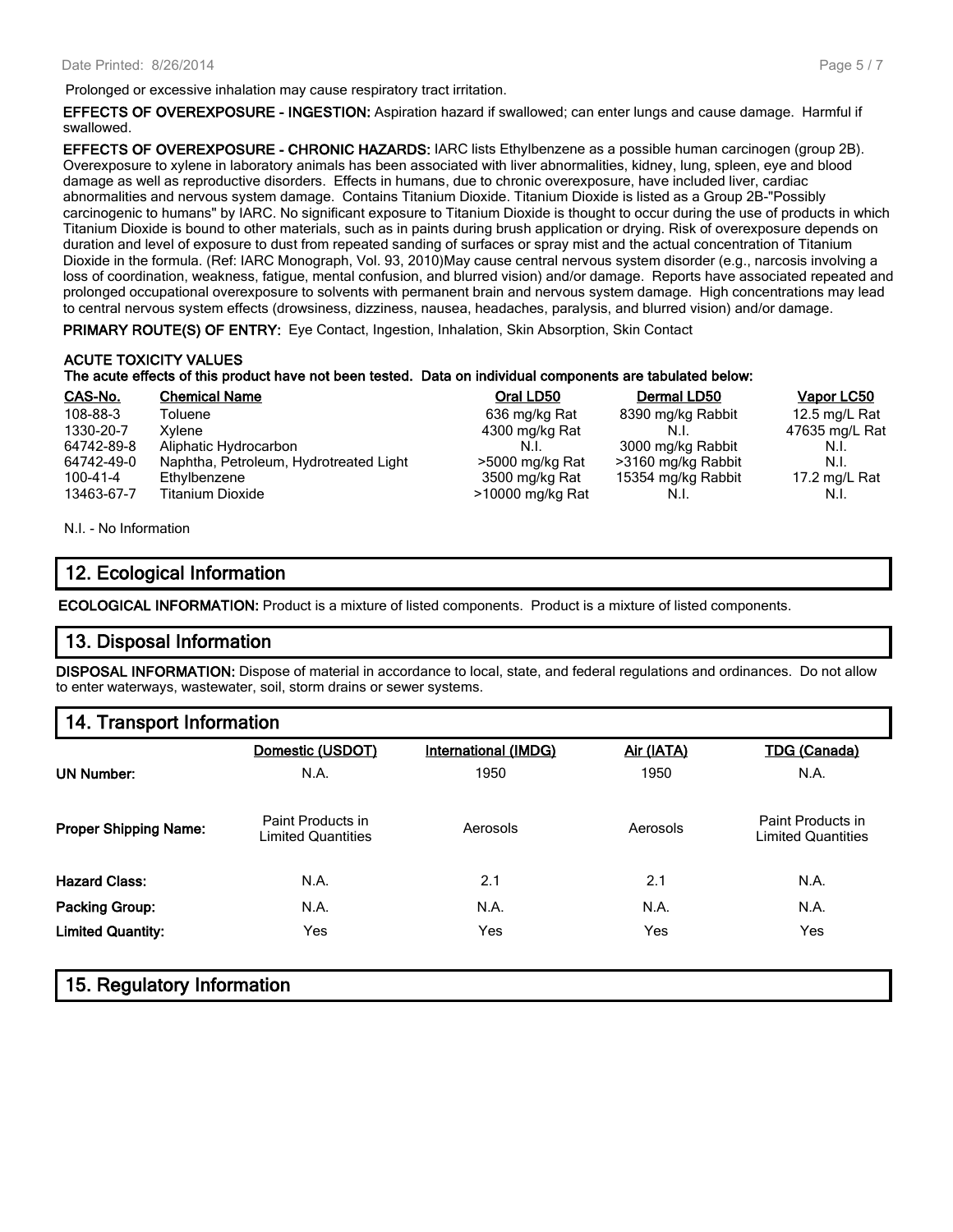# **U.S. Federal Regulations:**

#### **CERCLA - SARA Hazard Category**

This product has been reviewed according to the EPA 'Hazard Categories' promulgated under Sections 311 and 312 of the Superfund Amendment and Reauthorization Act of 1986 (SARA Title III) and is considered, under applicable definitions, to meet the following categories:

Fire Hazard, Pressure Hazard, Acute Health Hazard, Chronic Health Hazard

#### **Sara Section 313:**

This product contains the following substances subject to the reporting requirements of Section 313 of Title III of the Superfund Amendment and Reauthorization Act of 1986 and 40 CFR part 372:

| <b>Chemical Name</b> | CAS-No.        |
|----------------------|----------------|
| Toluene              | 108-88-3       |
| Xvlene               | 1330-20-7      |
| Ethylbenzene         | $100 - 41 - 4$ |

#### **Toxic Substances Control Act:**

This product contains the following chemical substances subject to the reporting requirements of TSCA 12(B) if exported from the United States:

#### **Chemical Name CAS-No.**

Acetaldehyde 75-07-0

#### **Inventory Information**

| <u>Country</u>      | Value  |
|---------------------|--------|
| USA (TSCA)          | No Inf |
| Canada (DSL)        | No Inf |
| Mexico(INSQ)        | No Inf |
| Europe (EINECS)     | No Inf |
| Japan (ENCS)        | No Inf |
| Philippines (PICCS) | No Inf |
| China (IECSC)       | No Inf |
| Australia (AICS)    | No Inf |
| Korea (KECI)        | No Inf |
| New Zealand (NZIOC) | No Inf |
|                     |        |

No Information

#### **CALIFORNIA PROPOSITION 65:**

Warning: This products contains a substance known to the State of California to cause cancer.

| <b>Chemical Name</b> | CAS-No.    |
|----------------------|------------|
| Titanium Dioxide     | 1317-80-2  |
| Ethylbenzene         | 100-41-4   |
| Titanium Dioxide     | 13463-67-7 |

#### **CALIFORNIA PROPOSITION 65 REPRODUCTIVE TOXINS**

Warning: This product contains a substance known to the State of California to cause birth defects or other reproductive harm.

#### **Chemical Name CAS-No.**

Toluene 108-88-3

#### **International Regulations:**

#### **CANADIAN WHMIS:**

This SDS has been prepared in compliance with Controlled Product Regulations except for the use of the 16 headings.

No Information No Information No Information No Information No Information No Information No Information

No Information No Information No Information